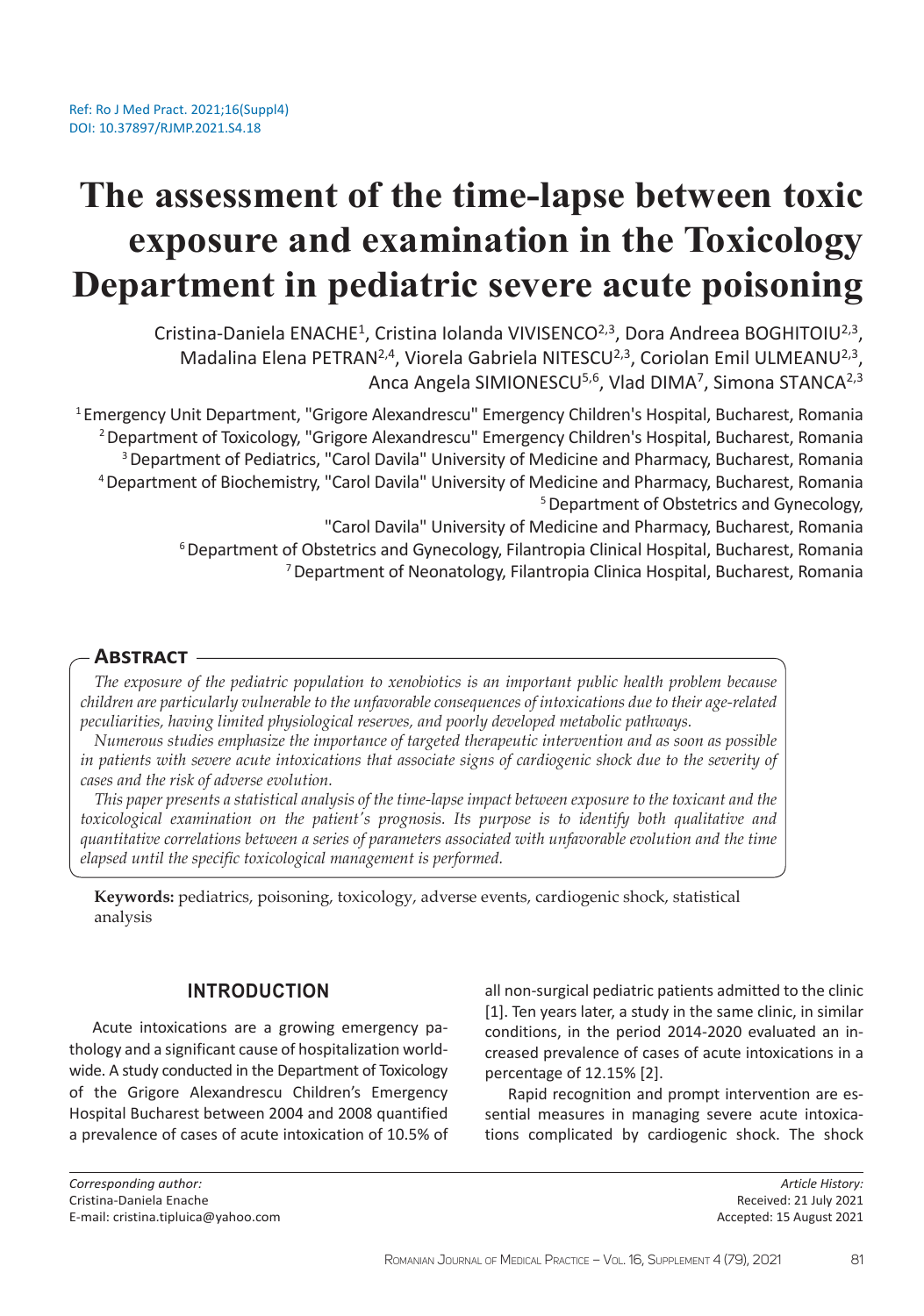mortality rate of pediatric patients is much lower than that of adults, and a significant improvement is associated with the early intervention [3].

Existing antitoxic protocols recommend that critically ill patients with acute intoxication be managed by a multidisciplinary team supported by a clinical toxicologist, usually located in a large academic or antitoxic center. In its absence in the medical team, the doctors who manage the case are forced to use telephone recommendations, online medical databases, or reference manuals. Severe intoxications should be referred to regional centers after patient stabilization [4].

Given the importance of toxicologists' management in severe poisoning corroborated with their small number, the recommended approach in our country for territorial hospitals is to stabilize the patient and establish the first therapeutic maneuvers [5]. The attending physician who takes care of the patient at the first presentation can always request the specialized indications from the regional hospital or the regional antitoxic center. Later, it will be transferred to a regional hospital equipped with a Toxicology Department.

The lack of specialized medical staff prevents hospitals from providing optimal care to intoxicated patients; limited pharmacological resources and medical devices also contribute to this situation. A tiny number of hospitals can provide the attending physician with all the necessary medication and antidotes that are sometimes needed in sufficient quantities. Most hospital units have the kits for the qualitative determination of a limited amount of toxic, and for an exhaustive evaluation, it is necessary to collaborate with remote toxicological centers [4].

# **OBJECTIVES**

The paper's main objective is to quantify the impact of the transfer time on critically ill patients from a territorial unit to a hospital with a Toxicology Department. To achieve its goals, a detailed statistical study was performed which considers as independent variables parameters associated with unfavorable evolution: coma, the need for orotracheal intubation (IOT) and mechanical ventilation, admission to the ICU, need of inotropic support, cardio-respiratory arrest, and death and as the dependent variable, the time elapsed from the toxic exposure until the admission in a toxicology department.

# **MATERIAL AND METHOD**

Data base for this research has been obtained in the Department of Toxicology of the "Grigore Alexandrescu" Emergency Children's Hospital Bucharest. There were analyzed cases of acute poisoning hospitalized between January 2014 and December 2020, amounting to 7666 patients. Have been researched clinical observation files of the patients intoxicated and among them have been identified those where the etiologic agent was a cardiotropic substance, so the potential for evolution to cardiogenic shock, obtaining a group of 1396 patients. After a thorough analysis of the patients at risk evolution, have been selected those that have shown from admission or in evolution signs of cardiogenic shock, obtaining a batch of 50 of the cases.

Each of the 50 patients included in the study group presented at least one of the following diagnostic criteria for cardiogenic shock:

- − weakly filiform or absent pulse in the major arteries
- − capillary recoloration time over 2 seconds
- − low blood pressure
- − cold, cyanotic, marbled extremities
- − decrease of diuresis below 1 ml/kgc/hour
	- − altered mental status.

For each patient from the selected group, the period from the toxic exposure until the toxicological examination was recorded. For selected cases, it was also noted the period that the patient arrived at the intermediate hospital to receive the emergency approach and later to be transferred to our clinic.

The collected data were processed using the IBM SPSS program. The obtained results were represented as a percentage, frequency, standard deviation, variations, average and median, depending on the situation and concordance with the latest recommendation for small samples studies [6].

The t(Student) test for independent variables with a marginal error of 5% was used to evaluate the differences in the means representing the time from ingestion to the presentation at the first medical unit and the time from ingestion to transfer to a toxicology department.

The bivalent Pearson coefficient was used to test the statistical correlation between two variables. Two levels of statistical significance of 0.01 and 0.05, which correspond to marginal errors of 1% and 5%, were considered.

# **RESULTS**

In the following analysis, data collected noticed the existence of two samples in the study group. One of these is composed of 21 patients that presented using personal means or by ambulance, directly in the Emergency Unit of Grigore Alexandrescu Children's Emergency Hospital, equipped with Toxicology Department, so the possibility to be taken care of by a specialist. The second sample consists of 29 cases in which the primary care was performed in a medical care unit without a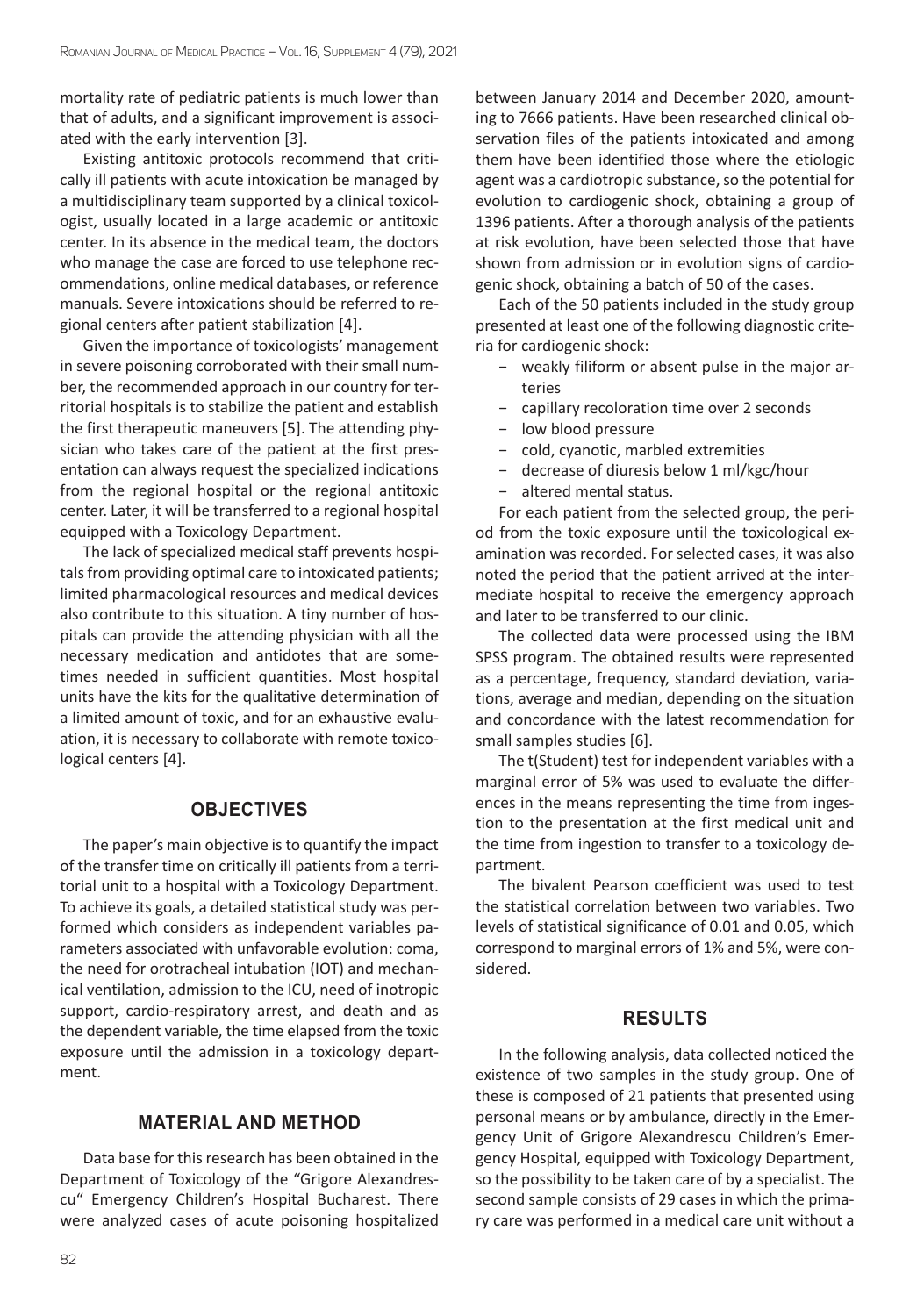Toxicology Department and be transferred stabilized at SCUC Grigore Alexandrescu. The analysis comparing the presentation period of cases according to the type of hospital is detailed in Table 1.

*TABLE 1. Distribution of the period to the first examination according to the type of hospital the patient addressed*

|                                         | The type of<br>hospital      | No. of<br><b>Patients</b> | Media  | <b>Standard</b><br>deviation |
|-----------------------------------------|------------------------------|---------------------------|--------|------------------------------|
| Time-lapse<br>between                   | With<br><b>Toxicology</b>    | 21                        | 262.50 | 210,403                      |
| ingestion<br>and<br>examination<br>min) | Without<br><b>Toxicology</b> | 29                        | 250.54 | 214,028                      |

Comparing the mean time interval between exposure to the toxicant and the moment when the first medical gestures are performed on the patient, regardless of whether they are specialized or just maneuvers to stabilize the patient, it is observed that both types of patients are medically managed at similar times. To determine if the mean of the time intervals is statistically significant, a Student's t-test for independent variables was performed (table 2). It noted that there is no statistically significant difference between patients who presented to a hospital with toxicology department  $t_{\text{medium}}$  = 262.50 ± 210.4 min, respectively those that were presented at a hospital without department of toxicology  $t_{\text{medium}} = 250.54 \pm 214$  min, t (48) = 0.132,  $p = 0.05$ .

Interesting is that the time of those presenting directly in a hospital equipped with a Toxicology Department is higher (262.50 compared to 250.54 minutes) than to those who require a transfer, a situation that would be able to be explained by the fact that some of the caregivers provide children with personal means to

| <b>TABLE 2.</b> Independent Samples t-Test |
|--------------------------------------------|
|--------------------------------------------|

|                                                         |                                    | <b>Levene's Test</b><br>for Equality of<br><b>Variances</b> |      | t-test for<br><b>Equality of</b><br><b>Means</b> | t-test for Equality of Means |                    |                           |
|---------------------------------------------------------|------------------------------------|-------------------------------------------------------------|------|--------------------------------------------------|------------------------------|--------------------|---------------------------|
|                                                         |                                    | F                                                           | Sig. | t                                                | Df                           | Sig.<br>(2-tailed) | Mean<br><b>Difference</b> |
| Time-lapse between<br>exposure and<br>examination (min) | Equal variances<br>assumed         | 1,613                                                       | .210 | .132                                             | 48                           | .896               | 11,964                    |
|                                                         | Equal variances are<br>not assumed |                                                             |      | .119                                             | 26.398                       | .906               | 11,964                    |

*TABLE 3. Descriptive analysis of the two samples of patients*

|                                                                                   | The mean time of<br>the takeover | No. of<br>patients | <b>Maximum</b><br>time | <b>Median</b> | <b>Minimum</b><br>time |
|-----------------------------------------------------------------------------------|----------------------------------|--------------------|------------------------|---------------|------------------------|
| The time-lapse between exposure<br>and the non-toxicological examination<br>(min) | 250.54                           | 29                 | 1440                   | 120           | 30                     |
| The time-lapse between exposure and<br>the toxicological examination (min)        | 262.59                           | 21                 | 1740                   | 300           | 60                     |

a hospital ranked higher instead of requesting the ambulance service. A descriptive analysis of these patients is presented in Table 3.

The mean time patients received first aid, whether in a Toxicology Department or a lower-ranking health facility without a toxicologist, was 256,56 minutes, or 4 hours and 17 minutes. Recording the extremes, the fastest has been examined a patient at 30 minutes after exposure, and the largest period to be handled a case has been 1440 minutes. Both patients have survived.

Further, we examined the presentation time to the Toxicology Department, considering the way patients arrived, directly or in following a transfer (table 4).

*TABLE 4. Comparative analysis of the examination time in the Toxicology Department*

|                                                            | <b>Transfer</b><br>from<br>another<br>hospital | No.<br><b>Patients</b> | <b>Mean</b> | Std.<br><b>Deviation</b> |
|------------------------------------------------------------|------------------------------------------------|------------------------|-------------|--------------------------|
| Time-lapse                                                 | <b>NOT</b>                                     | 21                     | 264.29      | 400.095                  |
| between exposure<br>and toxicological<br>examination (min) | <b>YFS</b>                                     | 29                     |             | 563.28 415,052           |

A major difference between the two subgroups is observed when analyzing the time-lapse from toxic exposure to toxicological management. Mean presentation time to the hospital for the cases who came directly in Toxicology is 264.29 minutes, while those who came through transfer receive a toxicological examination after a time almost double, to 563.28 minutes. This difference is statistically significant  $t(48) = 0.014$  <0.05,  $p = 0.05$ .

Further, it was investigated to what extent specialized care available in the two types of hospitals, given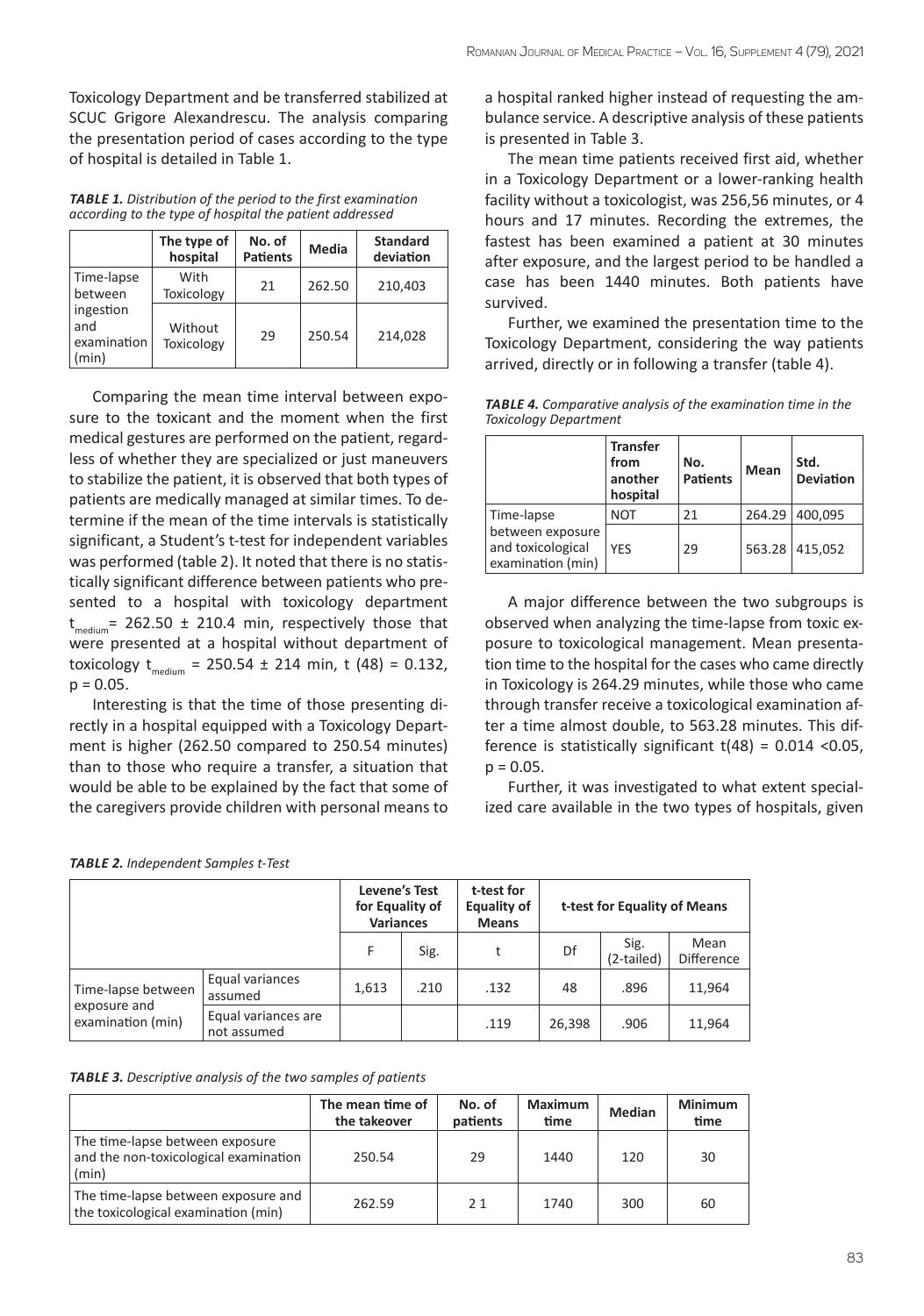the existence of a toxicologist expert in the team, influences the prognosis of patients.

The Pearson coefficient of correlation has identified moderate-quality links between the status of the transferred patient and the unfavorable evolution parameters elected. The table below shows that the need to transfer a patient to receive the care of a toxicologist negatively impacts his prognosis. The patient transferred from a lower rank medical unit, as compared with the one who shows directly in Toxicology, has a statistically significantly greater risk that during hospitalization to associate coma (Pearson coefficient = 0.383,  $p = 0.01$ ), be intubated and mechanically ventilated (0.350,  $p = 0.01$ ) or to require admission in the ICU (0.372,  $p = 0.01$ ). No link between the transfer of the patient and his risk of death has been found.

Table 5 presents a qualitative analysis highlighting only the existence of a correlation between the transfer of the patient and the evolution during hospitalization. Because according to Table 4, the time necessary for a patient to receive the toxicological examination is almost double if he comes by transfer, aroused the necessity of quantifying the impact of this period on the patient's prognosis.

Table 6 investigated the time-lapse recorded from toxic exposure until the toxicologic examination, both for the sample of patients present directly in Toxicology and those coming by transfer. Analysis of Pearson correlation identified moderate links of the parameters of unfavorable evolution to cases coming through transfer. Thus, the greater the time-lapse the patient receives the toxicological examination, the greater the risk he will associate in evolution coma or be intubated and mechanically ventilated, coefficients Pearson calculated as 0.393 and 0.313 for  $p = 0.01$ .

The results presented, emphasizing the risks to which a transferred patient is exposed, must be treated with caution and not supporting the retention of patients in the territorial hospital even if there is the possibility of supervising the treatment by a toxicologist from a distance.

# **DISCUSSIONS**

The accuracy of treatment and medical care received by patients with intoxications was the main objective of several studies, given that there is no toxicologist in the medical team and without the possibility for on-call consultation [1,7-10]. One study concludes that in 29 out of 60 deaths caused by acute poisoning, there were management errors, according to the evaluation of a toxicologist expert [5]. Two other studies found that 20-24% of inpatient deaths could have been prevented if a toxicologist had been consulted [4,6].

A study also demonstrates that medical care by a physician toxicologist made directly at the bedside re-

|                     |                        | <b>Transferred</b><br>patient | <b>IOT</b>           | Coma         | Cardio-<br>respiratory stop | <b>ATI</b><br>admission | <b>Exitus</b>        |
|---------------------|------------------------|-------------------------------|----------------------|--------------|-----------------------------|-------------------------|----------------------|
| Transferred         | Pearson<br>Correlation | $\mathbf{1}$                  | .350 $"$             | $.383**$     | .139                        | .372 **                 | .179                 |
| patient             | Sig. (2-tailed)        |                               | .005                 | .002         | .280                        | .003                    | .164                 |
|                     | N                      | 62                            | 62                   | 62           | 62                          | 62                      | 62                   |
|                     | Pearson<br>Correlation | $.350**$                      | $\mathbf{1}$         | .500 $"$     | $.654$ **                   | .558 $^{\ast\ast}$      | .661 $^{\ast\ast}$   |
| <b>IOT</b>          | Sig. (2-tailed)        | .005                          |                      | .000         | .000                        | .000                    | .000                 |
|                     | N                      | 62                            | 62                   | 62           | 62                          | 62                      | 62                   |
|                     | Pearson<br>Correlation | $.383**$                      | .500 $^{\ast\ast}$   | $\mathbf{1}$ | $.315$ $*$                  | .454 $*$                | .330 $^{\ast\ast}$   |
| Coma                | Sig. (2-tailed)        | .002                          | .000                 |              | .013                        | .000                    | .009                 |
|                     | N                      | 62                            | 62                   | 62           | 62                          | 62                      | 62                   |
| Cardio-             | Pearson<br>Correlation | .139                          | .654 $^{\ast\ast}$   | $.315$ $*$   | $\mathbf{1}$                | .334 $**$               | $.866$ $^{\ast\ast}$ |
| respiratory<br>stop | Sig. (2-tailed)        | .280                          | .000                 | .013         |                             | .008                    | .000                 |
|                     | N                      | 62                            | 62                   | 62           | 62                          | 62                      | 62                   |
| ATI                 | Pearson<br>Correlation | $.372$ **                     | .558 $^{\ast\ast}$   | .454 **      | .334 **                     | $\mathbf{1}$            | .368 $^{\ast\ast}$   |
| admission           | Sig. (2-tailed)        | .003                          | .000                 | .000         | .008                        |                         | .003                 |
|                     | N                      | 62                            | 62                   | 62           | 62                          | 62                      | 62                   |
|                     | Pearson<br>Correlation | .179                          | $.661$ $^{\ast\ast}$ | $.330**$     | .866**                      | .368 $^{\ast\ast}$      | $\mathbf{1}$         |
| Exitus              | Sig. (2-tailed)        | .164                          | .000                 | .009         | .000<br>.003                |                         |                      |
|                     | N                      | 62                            | 62                   | 62           | 62                          | 62                      | 62                   |

*TABLE 5. Pearson Coefficients to establish the correlation between parameters of unfavorable evolution to the patient transferred in a Toxicology Department*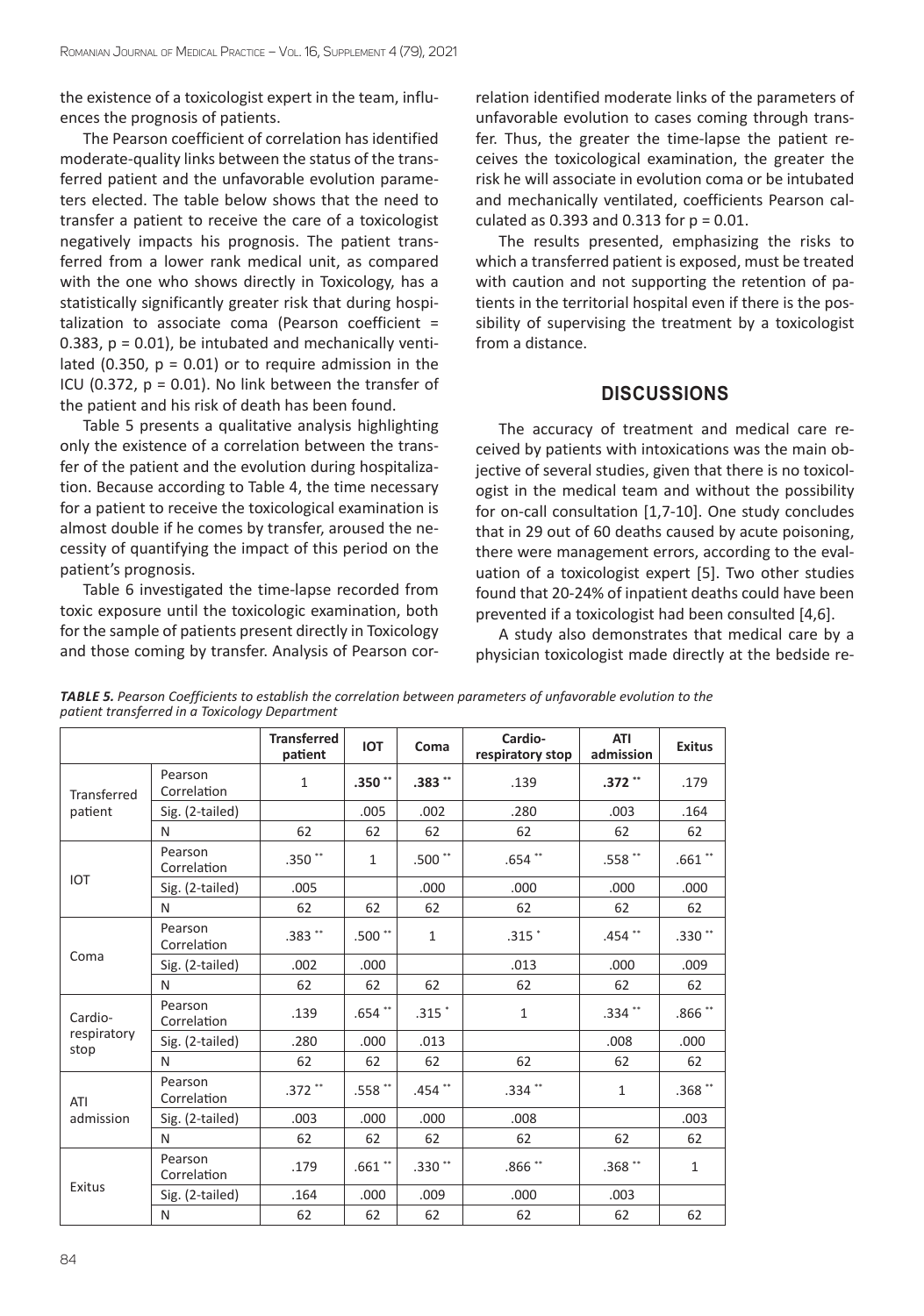| <b>TABLE 6.</b> Pearson coefficients for identifying the correlations between the presentation times in the Toxicology Department |  |
|-----------------------------------------------------------------------------------------------------------------------------------|--|
| and the unfavorable evolution parameters                                                                                          |  |

|                               |                        | <b>Direct</b><br>presentation<br>time in<br>toxicology | <b>Transfer</b><br>time in<br>toxicology | <b>IOT</b>         | Coma         | Cardio-<br>respiratory<br>stop | <b>ATI</b><br>admission | <b>Exitus</b>        |
|-------------------------------|------------------------|--------------------------------------------------------|------------------------------------------|--------------------|--------------|--------------------------------|-------------------------|----------------------|
| <b>Direct</b><br>presentation | Pearson<br>Correlation | $\mathbf{1}$                                           | $-.298$ $*$                              | $-.183$            | $-.252$      | .123                           | $-.099$                 | $-.114$              |
| time in                       | Sig. (2-tailed)        |                                                        | .037                                     | .169               | .056         | .359                           | .459                    | .394                 |
| toxicology                    | N                      | 58                                                     | 49                                       | 58                 | 58           | 58                             | 58                      | 58                   |
| Transfer time in              | Pearson<br>Correlation | $-.298$ $*$                                            | $\mathbf{1}$                             | $.393$ **          | $.313*$      | .193                           | .253                    | .147                 |
| toxicology                    | Sig. (2-tailed)        | .037                                                   |                                          | .005               | .029         | .183                           | .080                    | .313                 |
|                               | N                      | 49                                                     | 49                                       | 49                 | 49           | 49                             | 49                      | 49                   |
|                               | Pearson<br>Correlation | $-0.183$                                               | .393**                                   | $\mathbf{1}$       | $.500**$     | $.654$ **                      | .558 $^{\ast\ast}$      | $.661$ $^{\ast\ast}$ |
| <b>IOT</b>                    | Sig. (2-tailed)        | .169                                                   | .005                                     |                    | .000         | .000                           | .000                    | .000                 |
|                               | N                      | 58                                                     | 49                                       | 62                 | 62           | 62                             | 62                      | 62                   |
|                               | Pearson<br>Correlation | $-.252$                                                | $.313*$                                  | .500 $"$           | $\mathbf{1}$ | $.315$ <sup>*</sup>            | .454**                  | $.330**$             |
| Coma                          | Sig. (2-tailed)        | .056                                                   | .029                                     | .000               |              | .013                           | .000                    | .009                 |
|                               | N                      | 58                                                     | 49                                       | 62                 | 62           | 62                             | 62                      | 62                   |
| Cardio-                       | Pearson<br>Correlation | .123                                                   | .193                                     | .654 $**$          | $.315$ $*$   | $\mathbf{1}$                   | .334 **                 | .866 $**$            |
| respiratory<br>stop           | Sig. (2-tailed)        | .359                                                   | .183                                     | .000               | .013         |                                | .008                    | .000                 |
|                               | N                      | 58                                                     | 49                                       | 62                 | 62           | 62                             | 62                      | 62                   |
| ATI admission                 | Pearson<br>Correlation | $-.099$                                                | .253                                     | .558 $^{\ast\ast}$ | .454 **      | $.334$ **                      | $\mathbf{1}$            | .368 $**$            |
|                               | Sig. (2-tailed)        | .459                                                   | .080                                     | .000               | .000         | .008                           |                         | .003                 |
|                               | N                      | 58                                                     | 49                                       | 62                 | 62           | 62                             | 62                      | 62                   |
|                               | Pearson<br>Correlation | $-.114$                                                | .147                                     | .661 $^{\ast\ast}$ | $.330**$     | .866**                         | .368**                  | $\mathbf{1}$         |
| Exitus                        | Sig. (2-tailed)        | .394                                                   | .313                                     | .000               | .009         | .000                           | .003                    |                      |
|                               | N                      | 58                                                     | 49                                       | 62                 | 62           | 62                             | 62                      | 62                   |

duces hospitalization costs and inpatient mortality compared with situations when patients are cared for by doctors of other specialties [11].

A paper published in the Egyptian Journal of Forensic Sciences concluded that 13,5% of the 584 referred cases in this study were labeled as an inappropriate transfer. Some of the inadvertencies identified were: referred cases after an unjustified long delay time (> 6h), inappropriately transported cases, or referred cases while risks of transfer outweighed its benefits [12].

Medical literature has evidence that when the doctor from the antitoxic center suggests an unfamiliar or too complex approach for the treating physician's experience or lacks medical resources, the recommendations will be followed in less than two-thirds of cases. Also, the patient's clinical data in the territorial hospital may differ or may not be accessible to the regional center because the patient's bed examination is more precise than the remote toxicologist's. Therefore, many medical situations can not be managed accurately on the phone [4].

To highlight the limitations of the strategies not to transfer patients to a regional center and just follow the recommendations of a toxicology expert by phone, some simulations with cases of poisoning have been made. Thus, the advice received from the antitoxic or regional centers was adequate in only 42-60% of the situations [4].

Considering both scriptwriters and the results presented, the decision to transfer a patient to a hospital with a toxicology department needs to consider the risks determined in this study or continuing an inappropriate treatment.

### **CONCLUSIONS**

In this paper, to assess the influence of the timelapse between toxic exposure and toxicological examination on the patient's evolution, a sample of 50 poisoned cases with cardiotoxic agents associating signs of cardiogenic shock was used. These patients have been divided into two groups; one came directly to the toxicology department, whereas the rest were referred